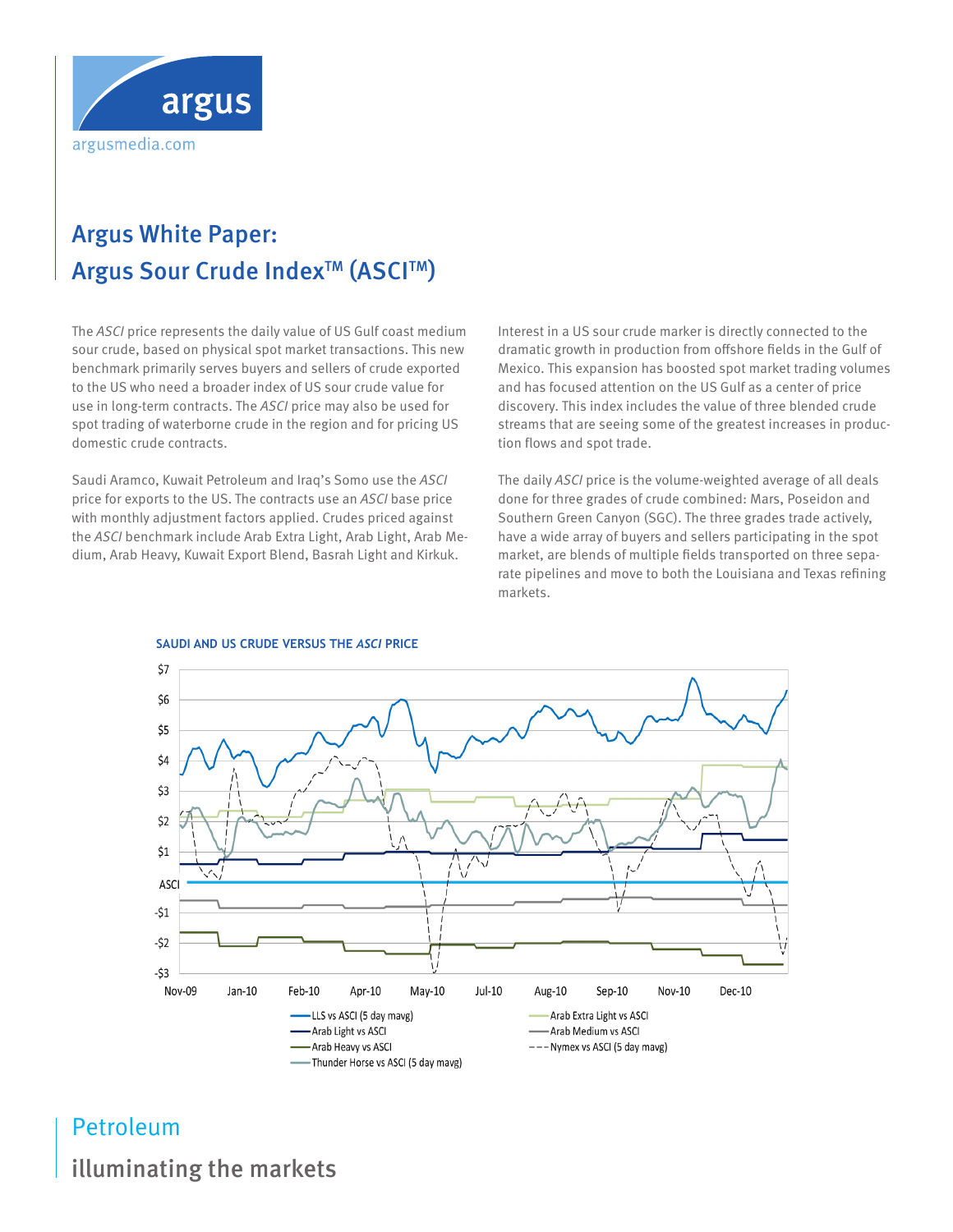### The ASCI price calculation

A separate document describes the ASCI methodology in detail, and is available at www.argusmedia.com/methodology. In summary, the ASCI price is calculated as follows, and is shown in an example on this page.

- **• Index differential:** Argus collects and confirms all spot trades done for Mars, Poseidon and SGC during the entire trading day, and creates a single average differential price weighted by the individual volume of each deal.
- **• WTI:** Argus uses the Nymex settlement as the fixed price basis for the ASCI benchmark during the trade month prior to Nymex expiry, and uses the WTI cash Cushing market value for the days following Nymex expiry, which is also linked to the Nymex settlement price. This is known as the WTI Formula Basis.

**• Index price:** The weighted-average index differential is added to the WTI Formula Basis price to arrive at the final index price.

The combined trade in the three crudes must meet a volume minimum each day, or the index differential defaults to a proportional assessment formula. Details of this structure are in the methodology document, as are provisions for maintaining the index during stream disruptions such as those caused by hurricanes.

| <b>Date</b>                | Crude    | <b>Trade Month</b> | <b>Basis</b>              | Differential Price (\$/bl) | Volume (b/d) | Daily Wtd Avg (diff) |
|----------------------------|----------|--------------------|---------------------------|----------------------------|--------------|----------------------|
| 20-Dec-10                  | Mars     | Jan                | Jan WTI                   | 0.45                       | 1,000        | 0.02                 |
| 20-Dec-10                  | Mars     | Jan                | Jan WTI                   | 0.30                       | 1,000        | 0.01                 |
| 20-Dec-10                  | Mars     | Jan                | Jan WTI                   | 0.30                       | 2,000        | 0.02                 |
| 20-Dec-10                  | Mars     | Jan                | Jan WTI                   | 0.35                       | 1,000        | 0.01                 |
| 20-Dec-10                  | Mars     | Jan                | Jan WTI                   | 0.35                       | 1,000        | 0.01                 |
| 20-Dec-10                  | Mars     | Jan                | Jan WTI                   | 0.40                       | 1,000        | 0.01                 |
| 20-Dec-10                  | Mars     | Jan                | Jan WTI                   | 0.40                       | 1,000        | 0.01                 |
| 20-Dec-10                  | Mars     | Jan                | Jan WTI                   | 0.40                       | 1,000        | 0.01                 |
| 20-Dec-10                  | Mars     | Jan                | Jan WTI                   | 0.40                       | 1,000        | 0.01                 |
| 20-Dec-10                  | Mars     | Jan                | Jan WTI                   | 0.25                       | 1,000        | 0.01                 |
| 20-Dec-10                  | Mars     | Jan                | Jan WTI                   | 0.40                       | 2,000        | 0.03                 |
| 20-Dec-10                  | Mars     | Jan                | Jan WTI                   | 0.45                       | 1,000        | 0.02                 |
| 20-Dec-10                  | Mars     | Jan                | Jan WTI                   | 0.45                       | 2,000        | 0.03                 |
| 20-Dec-10                  | Mars     | Jan                | Jan WTI                   | 0.40                       | 2,000        | 0.03                 |
| 20-Dec-10                  | Poseidon | Jan                | Jan WTI                   | $-0.50$                    | 1,000        | $-0.02$              |
| 20-Dec-10                  | Poseidon | Jan                | Jan WTI                   | $-0.50$                    | 1,000        | $-0.02$              |
| 20-Dec-10                  | Poseidon | Jan                | Jan WTI                   | $-0.35$                    | 1,000        | $-0.01$              |
| 20-Dec-10                  | Poseidon | Jan                | Jan WTI                   | $-0.20$                    | 1,000        | $-0.01$              |
| 20-Dec-10                  | SGC      | Jan                | Jan WTI                   | $-1.10$                    | 1,000        | $-0.04$              |
| 20-Dec-10                  | SGC      | Jan                | Jan WTI                   | $-1.20$                    | 1,000        | $-0.04$              |
| 20-Dec-10                  | SGC      | Jan                | Jan WTI                   | $-1.20$                    | 2,800        | $-0.13$              |
|                            |          |                    | <b>Total Volume:</b>      |                            | 26,800       |                      |
|                            |          |                    | <b>ASCI Differential:</b> |                            |              | $-0.01$              |
| January WTI Formula Basis: |          |                    |                           |                            |              | 88.81                |
|                            |          |                    | <b>ASCI Price:</b>        |                            |              | 88.80                |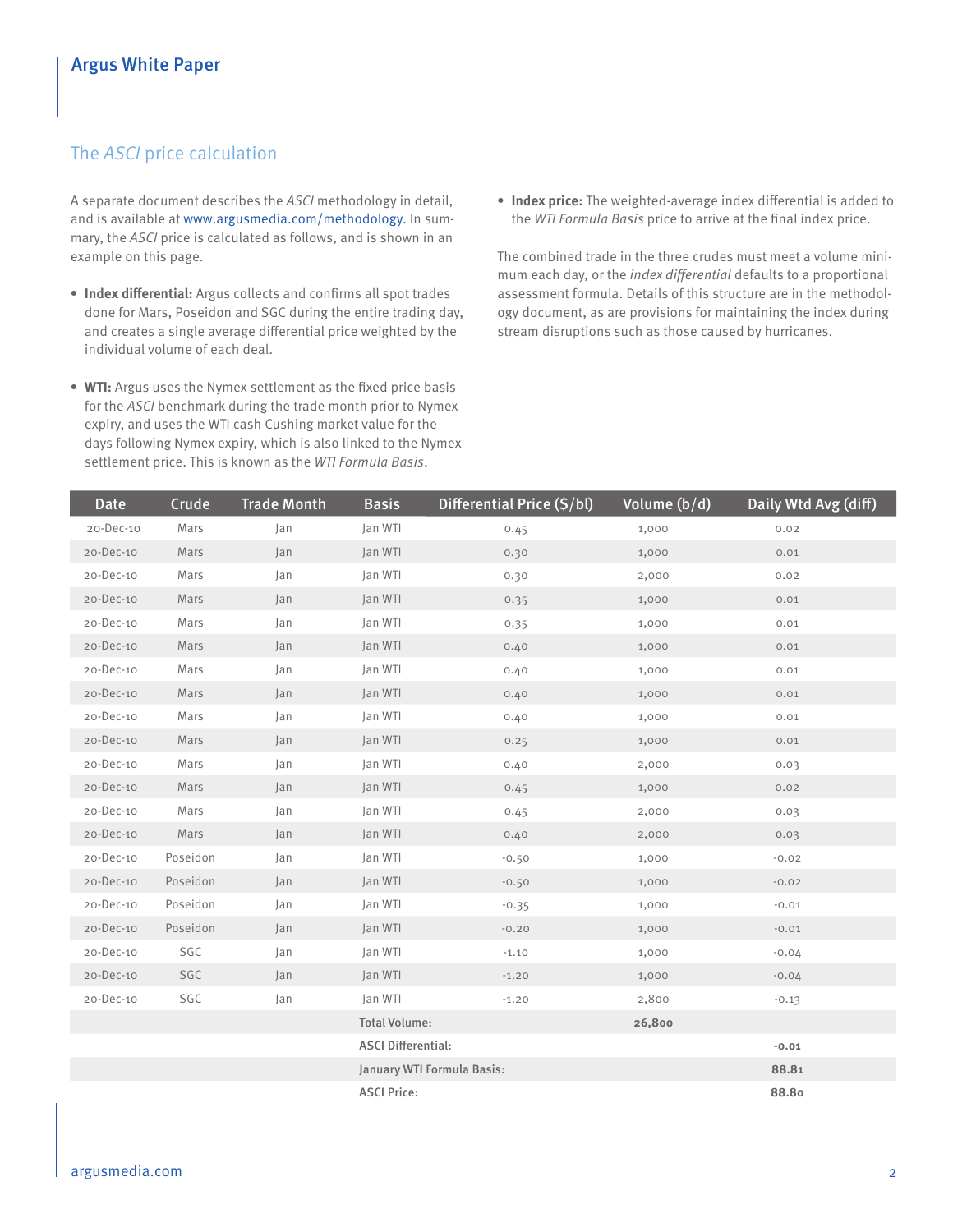### The ASCI benchmark as a natural evolution

The ASCI foundation is strong, based on the extensive use of Argus prices in the US domestic crude markets. Since 2005, companies in the US have been actively pricing contracts based on volume-weighted averages published by Argus. Argus includes trades that occur throughout the entire trading day, not just trades that occur in a narrow window at the close. Because the US markets are stream-based and dominated by pipeline infrastructure, the markets also trade throughout the day. As a result, in the US crude markets very little trade occurs in the market-on-close (MOC) window, and prices constructed from that method have fallen out of favor for contract linkage.

The trades that form the basis of the individual crude volumeweighted averages published by Argus are the same trades used to construct the ASCI price. Trades that Argus gathers are analyzed and confirmed with counterparties before being used to construct the index. Argus values both liquidity and transparency, and every transaction verified by Argus and used in the price formation process is published in our reports and databases.

The ASCI price moves independently of WTI but is undergirded by the breadth and depth of the WTI financial market. The trades that are averaged into the index are transacted as differentials to WTI and so embed the value of the WTI futures market, the most widely used crude hedging vehicle in the region. The index is not looking to replace WTI as a fixed price benchmark, but instead works in conjunction with other markets to provide a tool for valuing sour crude at the US Gulf coast.







**MONTHLY TRADE VOLUMES**

Mars Poseidon Southern Green Canyon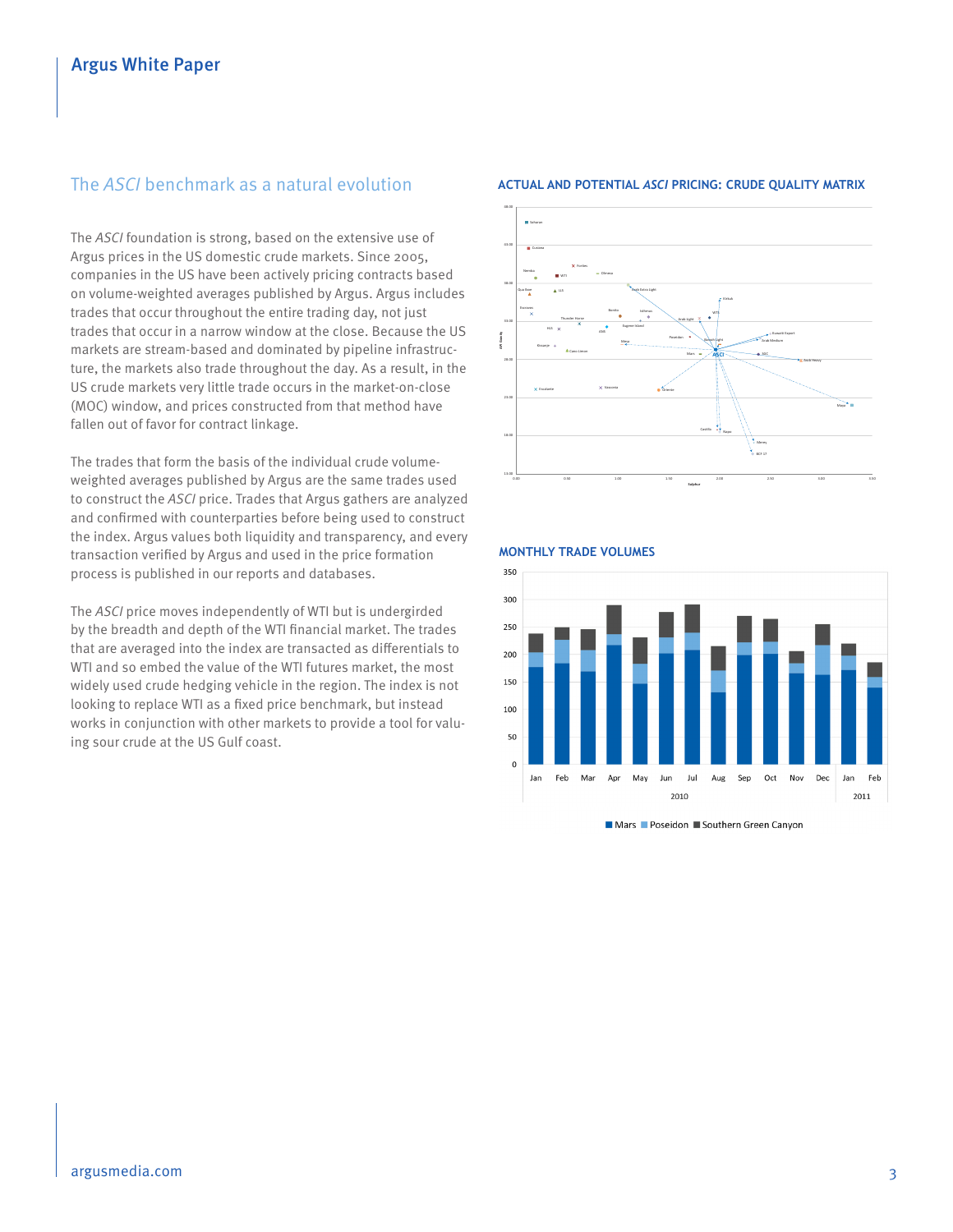### The US markets in the context of global markets

The US crude market trades more actively and with greater participant diversity than any other crude market in the world. Globally, companies rely on published benchmarks as indexes for term contracts, internal pricing, and for taxation and royalty purposes. Many of these markets are based on little spot trade and are dominated by only a few traders. Trades in the US pipeline crude markets are for small volumes, typically around 30,000 bl per trade, compared with trades of 500,000 bl for cargoes of crude in a waterborne market. As a result, a greater number of companies can find the credit and physical storage to participate in the US market. Active trade for smaller volumes also means more moments in time when price is discovered through open negotiation, and therefore more price visibility. This breadth makes the US markets healthier, less able to be manipulated, and more able to accept the growth that may come with increased production and indexation.

Other crude markets do not compare well on the same metrics (see charts). ASCI component trade is seven times larger than Dubai, almost double the size of the Urals market, and over 2.5 times the size of North Sea BFOE. The spot trade in the three ASCI components combined regularly exceeds 50pc of their combined production, a level that few other crude spot markets around the world can claim.

The ASCI crude grades have over three times the number of sellers and buyers as the BFOE market, its nearest rival in terms of participant diversity. In the first quarter of 2010, the top three sellers of ASCI crudes comprised 38pc of the trade and the top three buyers 43pc. During the same period, the top three sellers of Oman sold 80pc of the volume, and the top three sellers of Urals in the Mediterranean sold 85pc.

The only market that comes close to rivaling ASCI for diversity and trade volume is WTI itself. The ASCI component grades trade at differentials to WTI, and the WTI Nymex price is the fixed price basis for the index. Thus, the ASCI benchmark combines two of the deepest and broadest markets in the world, WTI and the US Gulf coast sour crude complex.

#### **NUMBER OF SPOT TRADES**



#### **SPOT TRADE VOLUME**

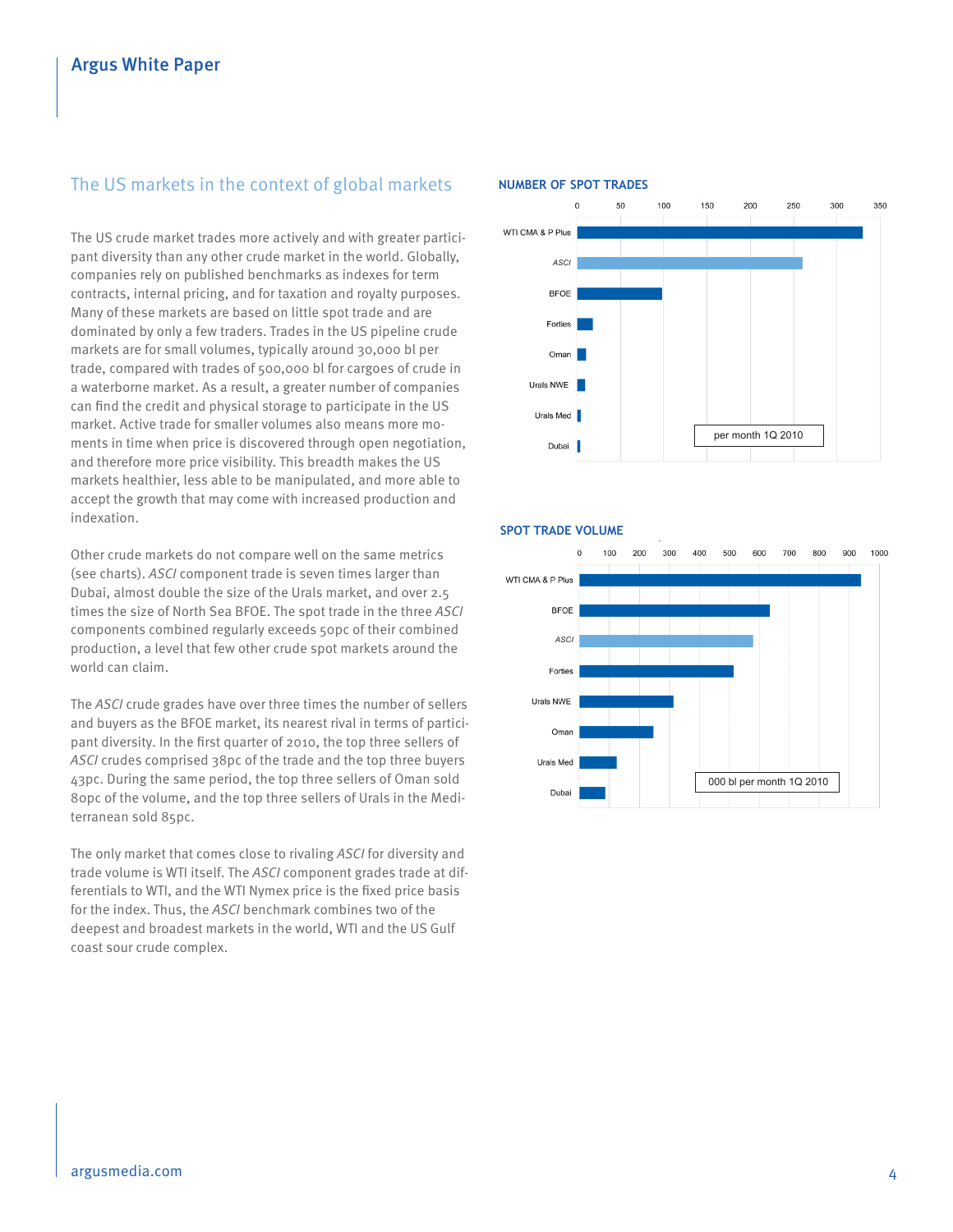### The US Gulf coast versus the US midcontinent

The need for a price benchmark on the US Gulf coast has grown as the price of WTI increasingly reflects only US midcontinent fundamentals. Because of rising imports from Canada and an inability for crude to leave the midcontinent, WTI prices often fall well below the value of comparable crudes on the world market. Domestic crude at the US Gulf coast however remains responsive to global crude values because it competes with imports. The spread between midcontinent light (WTI) and US Gulf coast light (LLS) reveals these WTI inversions dramatically (see top chart).

The ASCI price tracks global sour crude prices because its components compete with sour crude imports. During these WTI inversions, WTI will fall to parity or even a discount to the ASCI price (see bottom chart). This does not mean WTI is not a useful financial hedging tool, but it does mean that the Gulf coast and the midcontinent are responding to different fundamentals and the basis risk between them must be dealt with. For long-haul Mideast Gulf producers, the means of dealing with this basis risk was to switch term contract pricing from WTI to the ASCI benchmark.

The financial exchanges have also responded to the risks that need to be hedged. Both CME Nymex and Ice have listed futures and swaps contracts based on the ASCI price.

Although the US Gulf coast crude grades look volatile when arrayed against WTI, when arrayed against the ASCI price history it becomes apparent that their relative values are far less volatile (see chart). The pricing of Saudi Arabian crude relative to the ASCI benchmark also mirrors this stability. For US refiners, ASCI indexation allows purchases of US domestic crude to be aligned with purchases of imported sour crude. Linking import volumes to trade-month ASCI prices limits the difference between import and domestic to quality alone. The spread between midcontinent and Gulf coast, and the effect of backwardation and contango, are essentially neutralized.

#### **WTI VERSUS LLS**





### **WTI VERSUS** *ASCI* **PRICE**